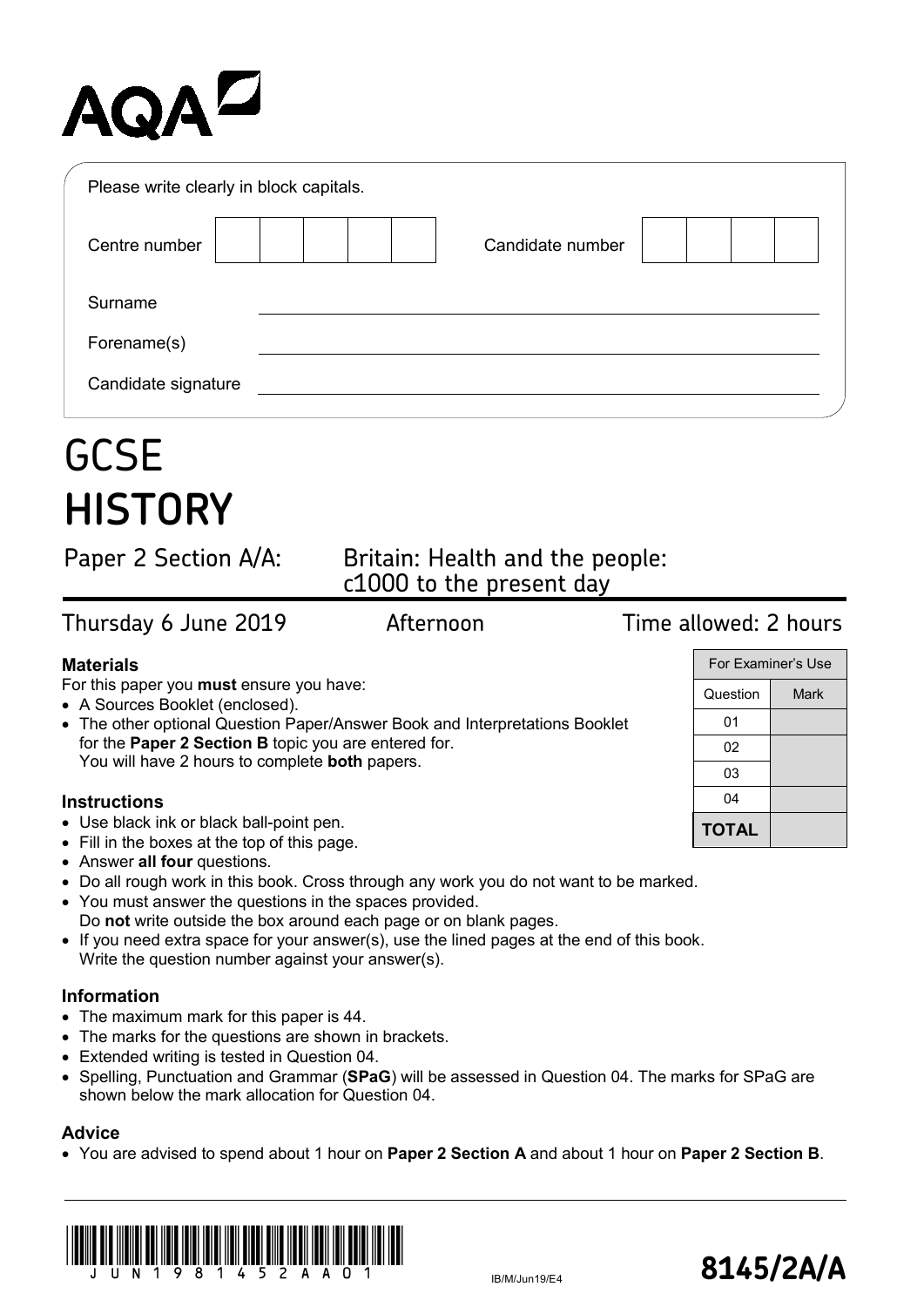|                          | Answer all four questions.                                                                                               | Do not write<br>outside the<br>box |
|--------------------------|--------------------------------------------------------------------------------------------------------------------------|------------------------------------|
|                          | Study Source A in the Sources Booklet.                                                                                   |                                    |
| $\vert$ 1<br>$\mathbf 0$ | How useful is Source A to an historian studying the methods of treating disease in the<br>18th and early 19th centuries? |                                    |
|                          | Explain your answer using Source A and your contextual knowledge.<br>[8 marks]                                           |                                    |
|                          |                                                                                                                          |                                    |
|                          |                                                                                                                          |                                    |
|                          |                                                                                                                          |                                    |
|                          |                                                                                                                          |                                    |
|                          |                                                                                                                          |                                    |
|                          |                                                                                                                          |                                    |
|                          |                                                                                                                          |                                    |
|                          |                                                                                                                          |                                    |
|                          |                                                                                                                          |                                    |
|                          |                                                                                                                          |                                    |
|                          |                                                                                                                          |                                    |
|                          |                                                                                                                          |                                    |
|                          |                                                                                                                          |                                    |
|                          |                                                                                                                          |                                    |

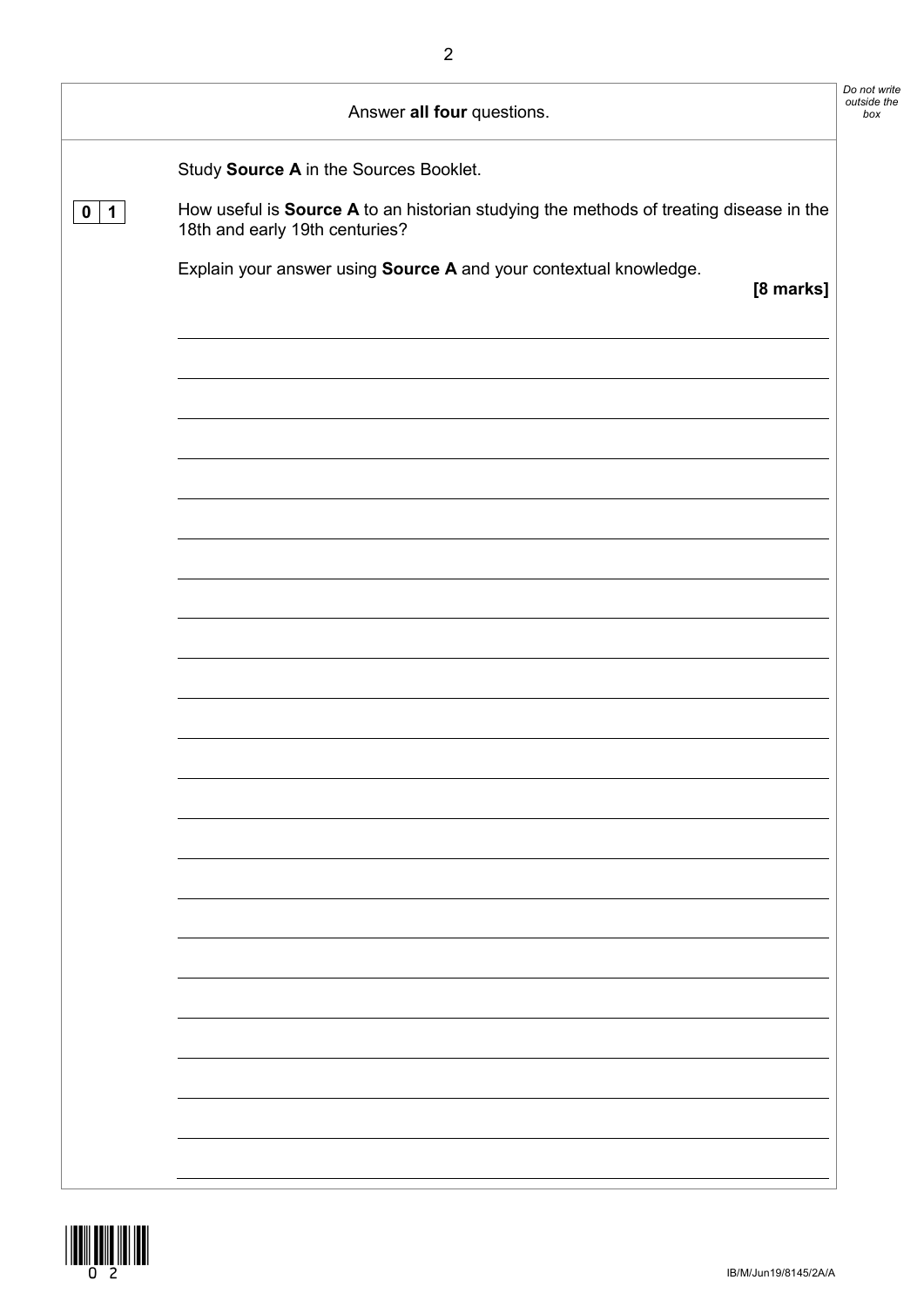|             | Do not write<br>outside the<br>box |
|-------------|------------------------------------|
|             |                                    |
|             |                                    |
|             |                                    |
|             |                                    |
|             |                                    |
|             |                                    |
|             |                                    |
|             |                                    |
|             |                                    |
|             |                                    |
|             |                                    |
|             |                                    |
|             |                                    |
|             |                                    |
|             |                                    |
|             |                                    |
|             |                                    |
|             |                                    |
|             |                                    |
|             |                                    |
|             |                                    |
| Extra space |                                    |
|             |                                    |
|             |                                    |
|             |                                    |
|             |                                    |
|             |                                    |
|             |                                    |
|             |                                    |
|             |                                    |
|             |                                    |
|             |                                    |
|             |                                    |
|             |                                    |
|             |                                    |
|             |                                    |

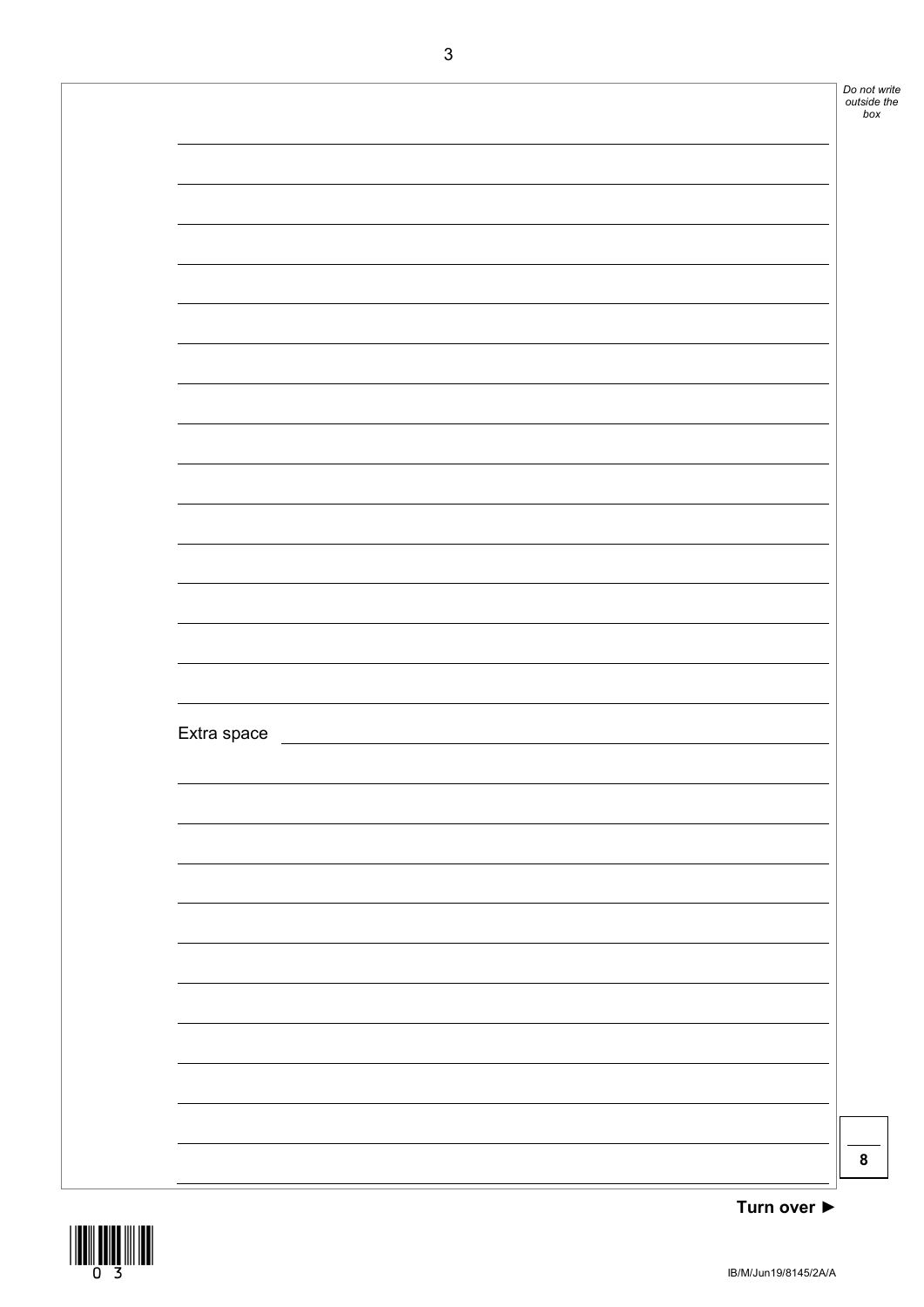| $\overline{\mathbf{2}}$<br>$\mathbf 0$ | Explain the significance of Islamic medicine and surgery.<br>[8 marks] | Do not write<br>outside the<br>box |
|----------------------------------------|------------------------------------------------------------------------|------------------------------------|
|                                        |                                                                        |                                    |
|                                        |                                                                        |                                    |
|                                        |                                                                        |                                    |
|                                        |                                                                        |                                    |
|                                        |                                                                        |                                    |
|                                        |                                                                        |                                    |
|                                        |                                                                        |                                    |
|                                        |                                                                        |                                    |
|                                        |                                                                        |                                    |
|                                        |                                                                        |                                    |
|                                        |                                                                        |                                    |
|                                        |                                                                        |                                    |
|                                        |                                                                        |                                    |

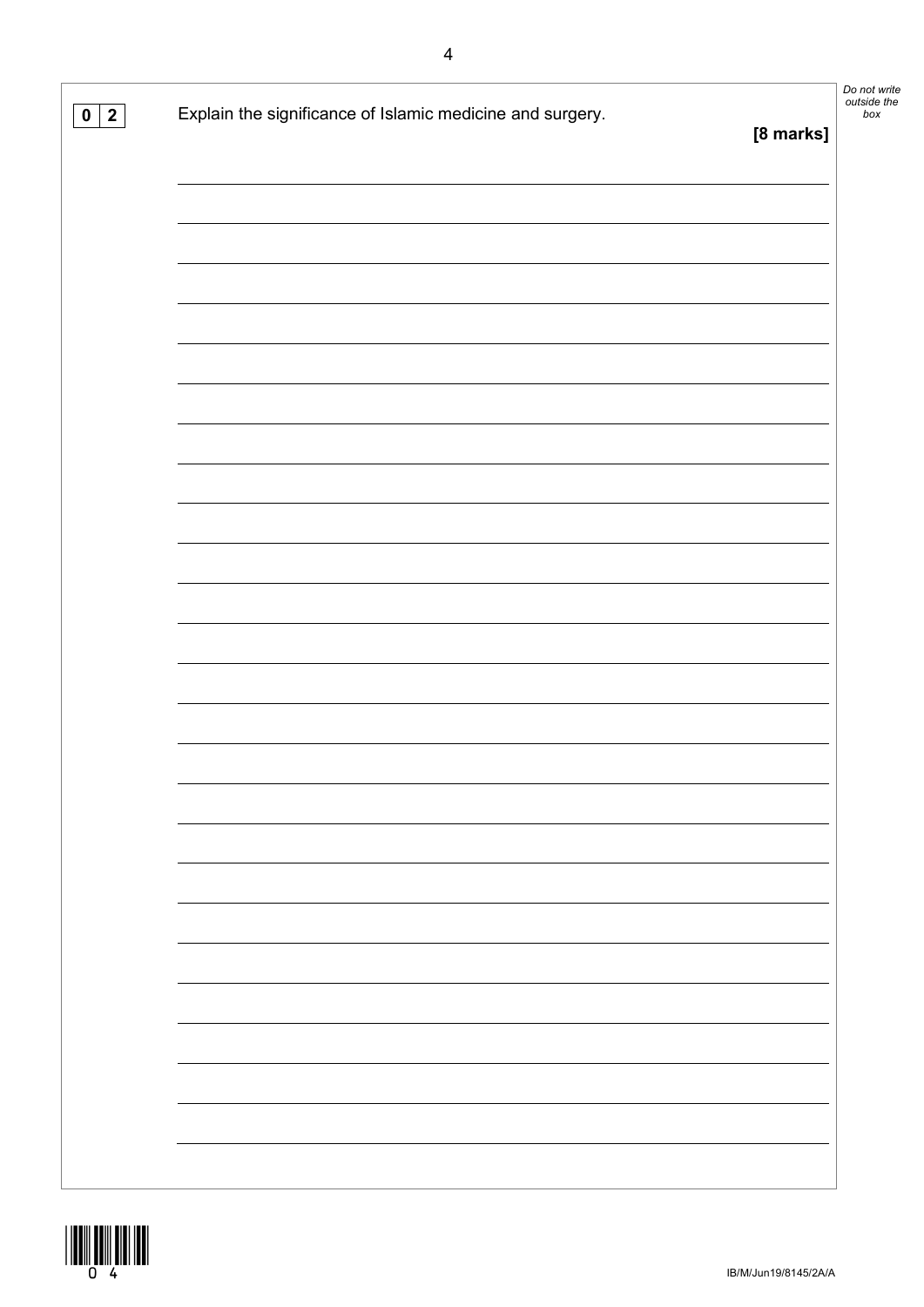| Extra space |  |  |
|-------------|--|--|
|             |  |  |
|             |  |  |
|             |  |  |
|             |  |  |
|             |  |  |
|             |  |  |
|             |  |  |
|             |  |  |
|             |  |  |
|             |  |  |
|             |  |  |

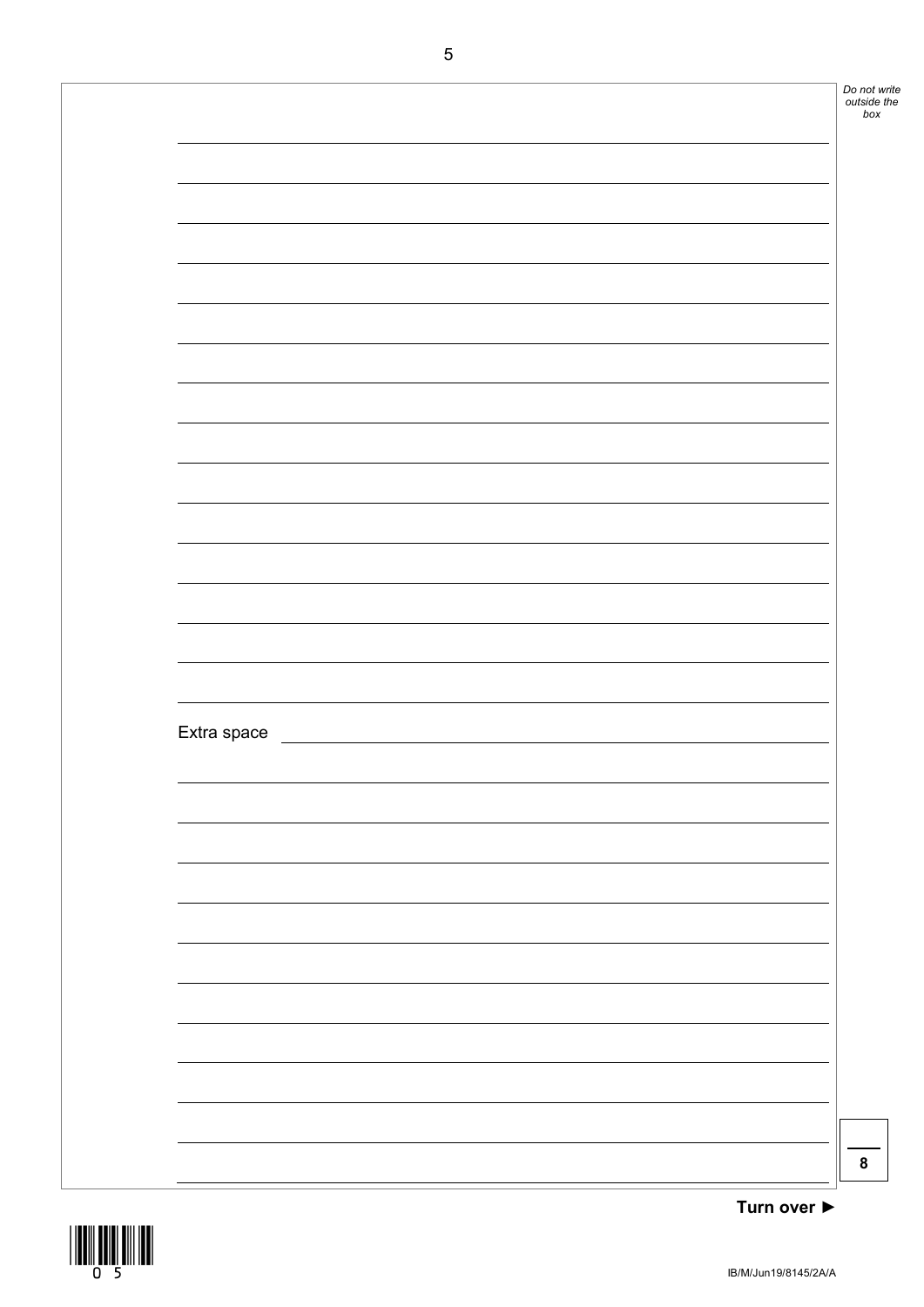| $\mathbf{3}$<br>$\mathbf 0$ | Compare the work of Louis Pasteur with that of Alexander Fleming. |           | Do not write<br>outside the<br>box |
|-----------------------------|-------------------------------------------------------------------|-----------|------------------------------------|
|                             | In what ways were they similar?                                   |           |                                    |
|                             |                                                                   |           |                                    |
|                             | Explain your answer with reference to both individuals.           |           |                                    |
|                             |                                                                   | [8 marks] |                                    |
|                             |                                                                   |           |                                    |
|                             |                                                                   |           |                                    |
|                             |                                                                   |           |                                    |
|                             |                                                                   |           |                                    |
|                             |                                                                   |           |                                    |
|                             |                                                                   |           |                                    |
|                             |                                                                   |           |                                    |
|                             |                                                                   |           |                                    |
|                             |                                                                   |           |                                    |
|                             |                                                                   |           |                                    |
|                             |                                                                   |           |                                    |
|                             |                                                                   |           |                                    |
|                             |                                                                   |           |                                    |
|                             |                                                                   |           |                                    |
|                             |                                                                   |           |                                    |
|                             |                                                                   |           |                                    |
|                             |                                                                   |           |                                    |
|                             |                                                                   |           |                                    |
|                             |                                                                   |           |                                    |
|                             |                                                                   |           |                                    |
|                             |                                                                   |           |                                    |
|                             |                                                                   |           |                                    |
|                             |                                                                   |           |                                    |
|                             |                                                                   |           |                                    |
|                             |                                                                   |           |                                    |
|                             |                                                                   |           |                                    |
|                             |                                                                   |           |                                    |
|                             |                                                                   |           |                                    |

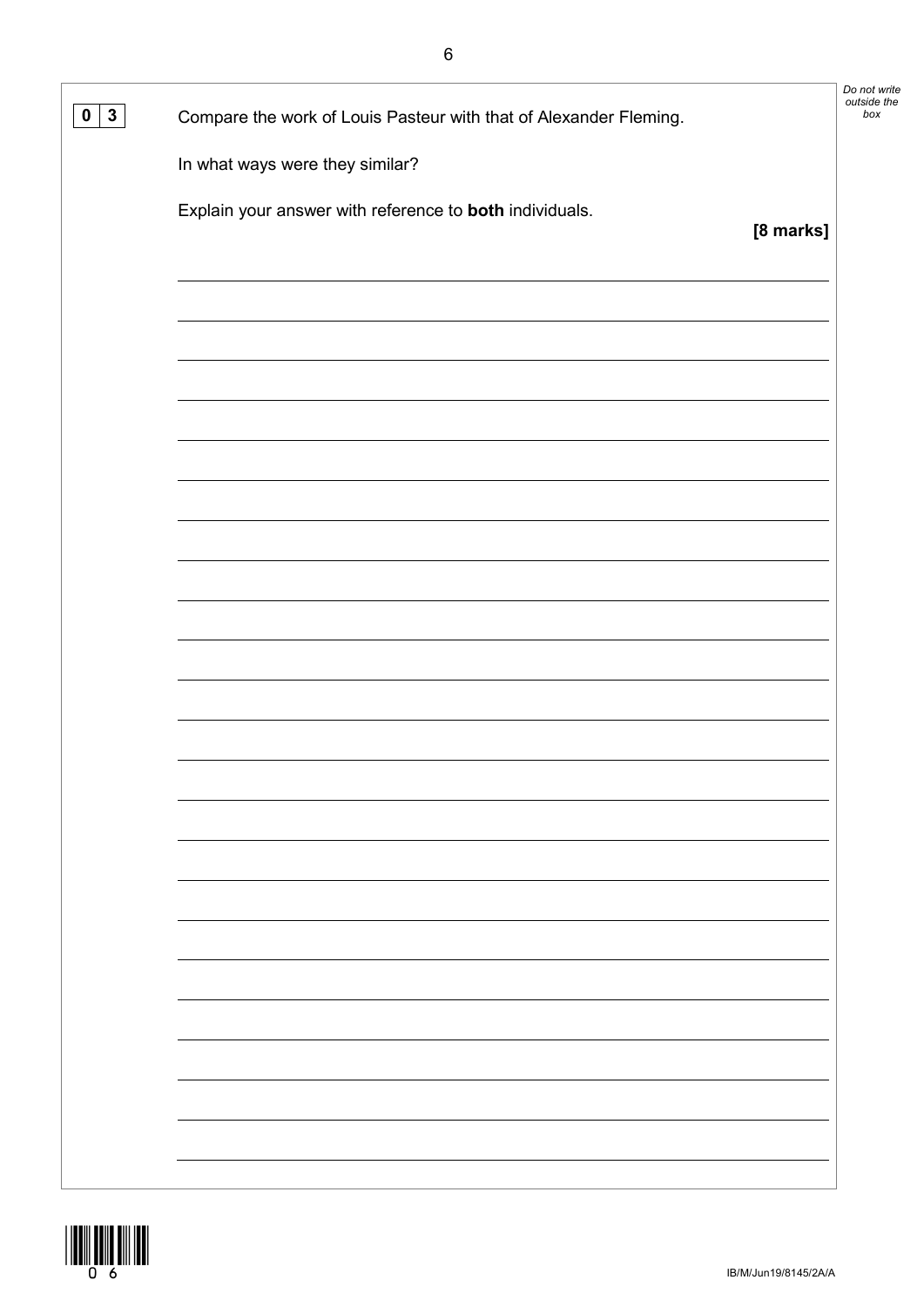| Extra space |  |
|-------------|--|
|             |  |
|             |  |
|             |  |
|             |  |
|             |  |
|             |  |
|             |  |
|             |  |
|             |  |
|             |  |
|             |  |
|             |  |

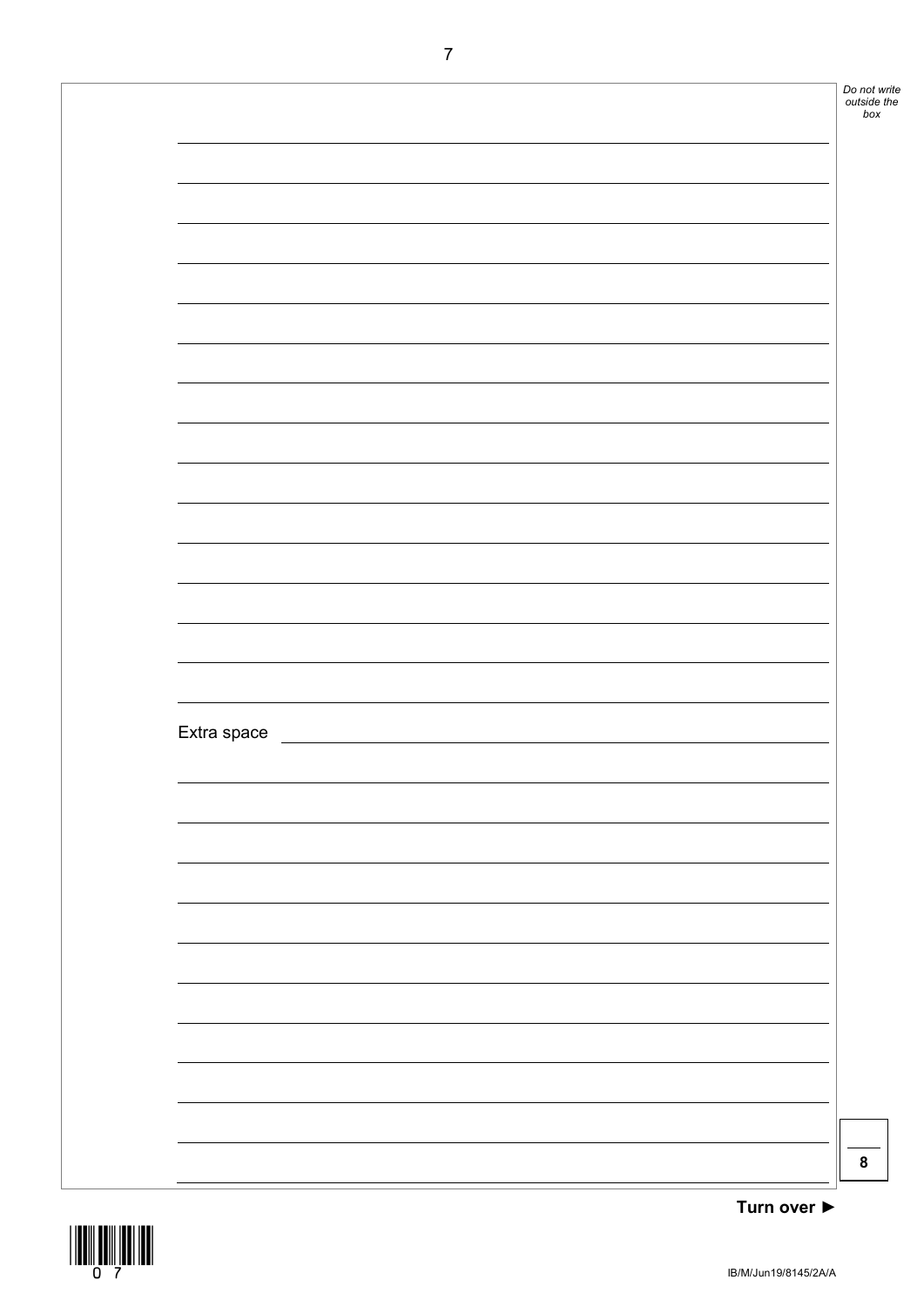| 4<br>0 | Have governments been the main factor in the development of public health in                          | Do not write<br>outside the<br>box |
|--------|-------------------------------------------------------------------------------------------------------|------------------------------------|
|        | Britain?                                                                                              |                                    |
|        | Explain your answer with reference to the role of the government and other factors.                   |                                    |
|        | Use a range of examples from across your study of Health and the people: c1000 to<br>the present day. |                                    |
|        | [16 marks]                                                                                            |                                    |
|        | [SPaG 4 marks]                                                                                        |                                    |
|        |                                                                                                       |                                    |
|        |                                                                                                       |                                    |
|        |                                                                                                       |                                    |
|        |                                                                                                       |                                    |
|        |                                                                                                       |                                    |
|        |                                                                                                       |                                    |
|        |                                                                                                       |                                    |
|        |                                                                                                       |                                    |
|        |                                                                                                       |                                    |
|        |                                                                                                       |                                    |
|        |                                                                                                       |                                    |
|        |                                                                                                       |                                    |
|        |                                                                                                       |                                    |
|        |                                                                                                       |                                    |
|        |                                                                                                       |                                    |
|        |                                                                                                       |                                    |
|        |                                                                                                       |                                    |
|        |                                                                                                       |                                    |
|        |                                                                                                       |                                    |
|        |                                                                                                       |                                    |
|        |                                                                                                       |                                    |
|        |                                                                                                       |                                    |
|        |                                                                                                       |                                    |
|        |                                                                                                       |                                    |
|        |                                                                                                       |                                    |
|        |                                                                                                       |                                    |

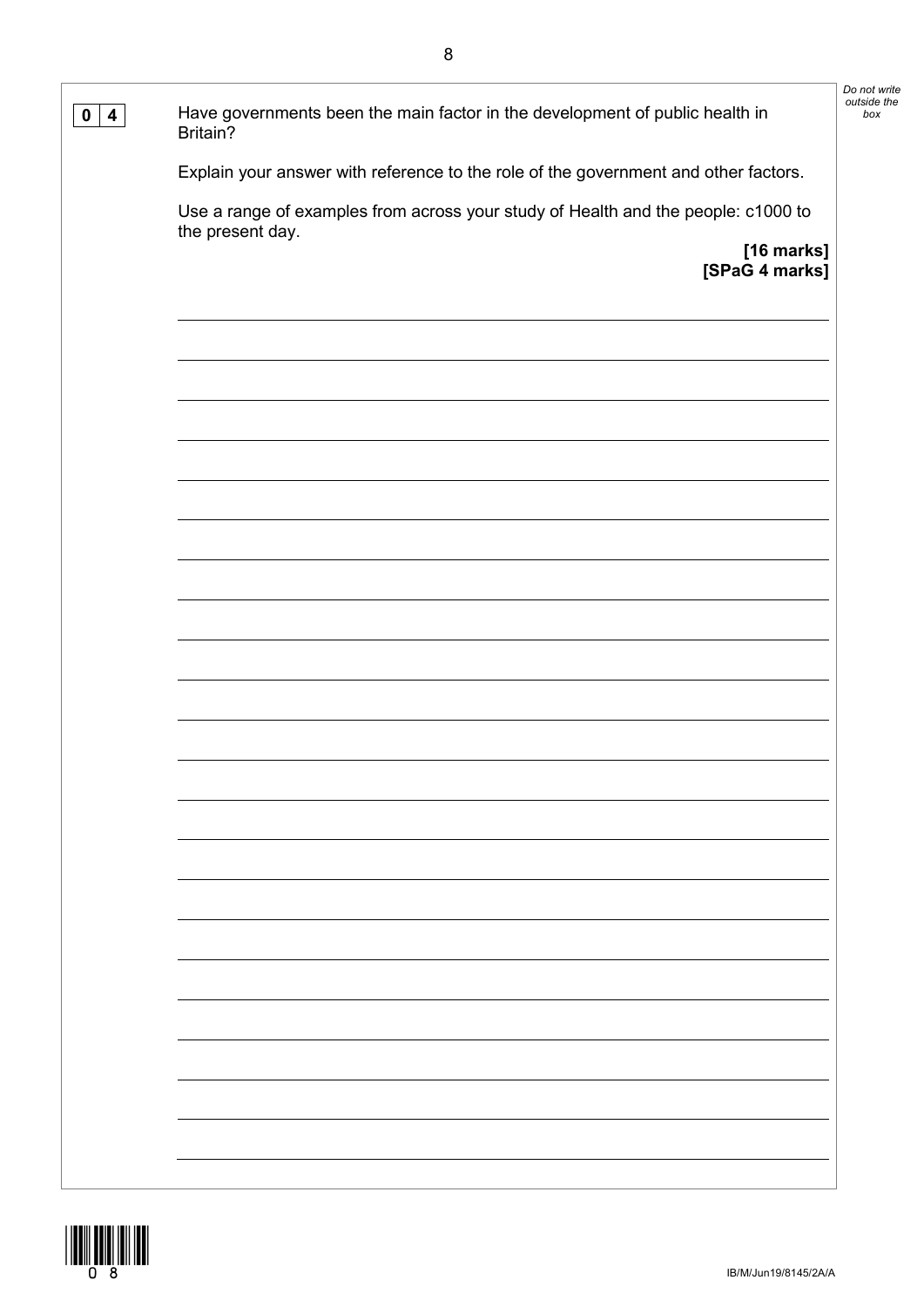

 $\begin{array}{c} \begin{array}{c} \begin{array}{c} \text{||} \\ \text{||} \end{array} \\ \hline \end{array} \end{array}$ 

**Turn over ►**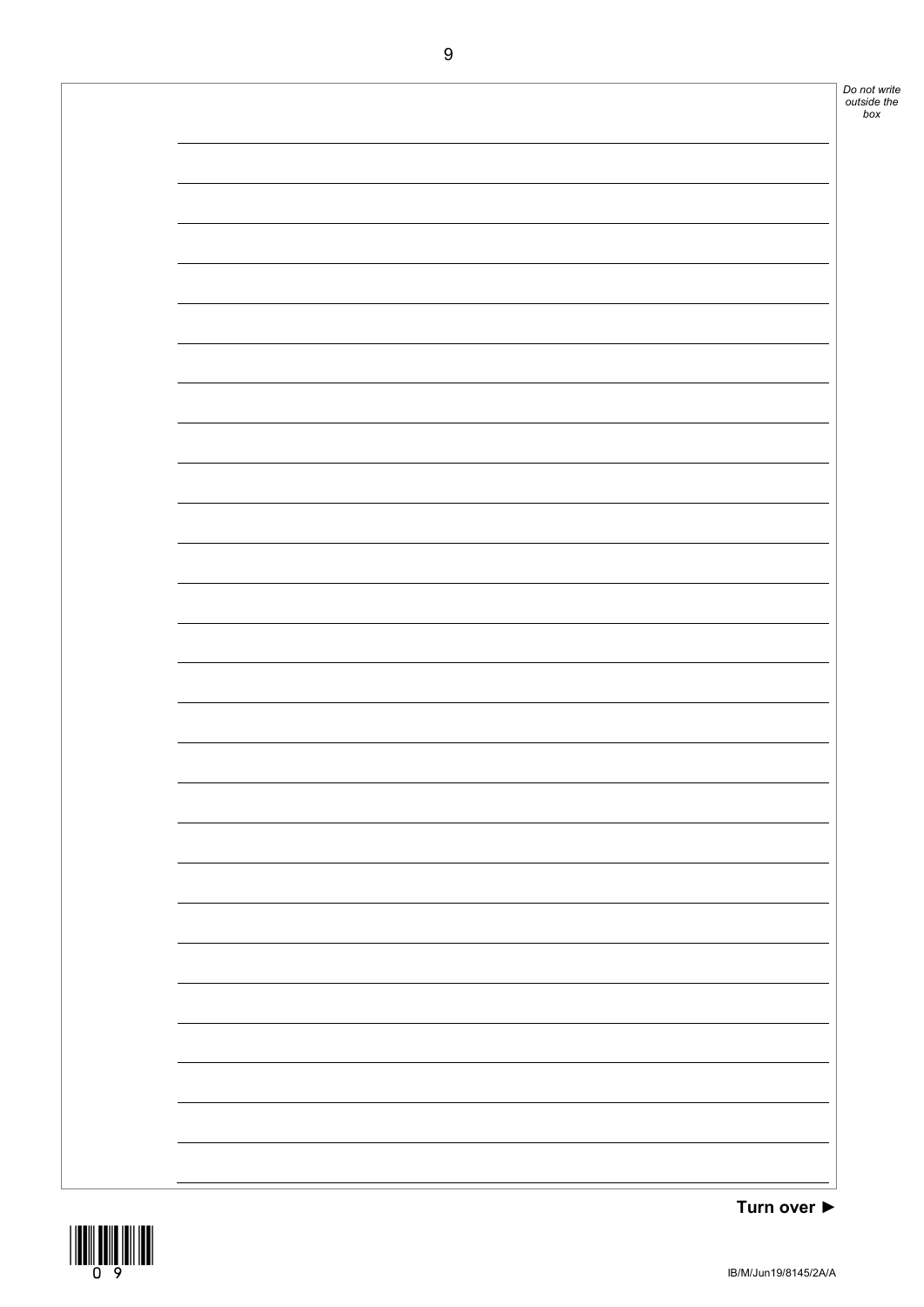

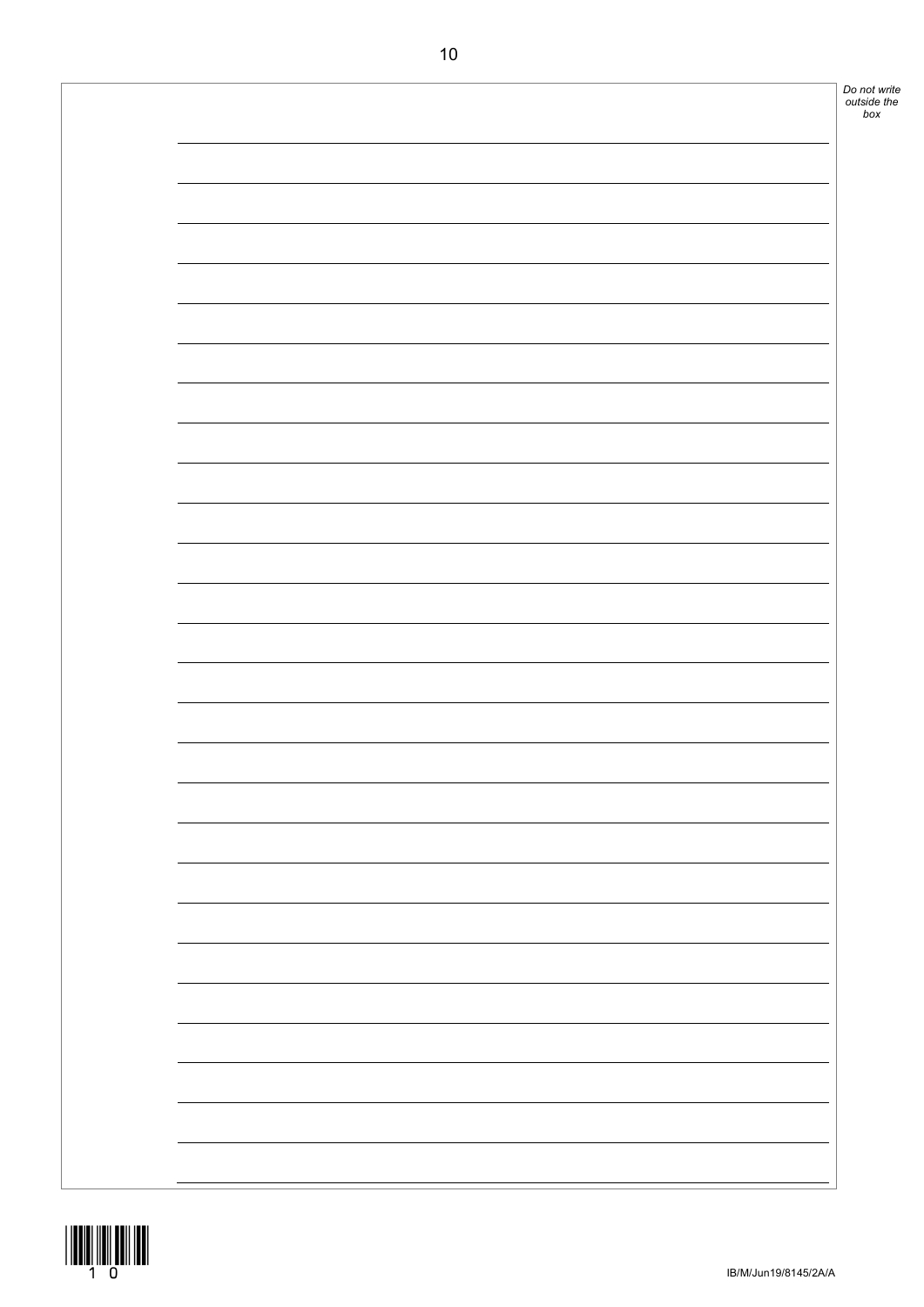| <b>END OF QUESTIONS</b> |                    |
|-------------------------|--------------------|
|                         | 20                 |
|                         |                    |
|                         |                    |
|                         |                    |
|                         |                    |
|                         |                    |
|                         |                    |
|                         |                    |
|                         |                    |
|                         |                    |
|                         |                    |
|                         |                    |
|                         |                    |
|                         |                    |
|                         |                    |
|                         |                    |
|                         |                    |
|                         |                    |
| Extra space             | outside the<br>box |



*Do not write*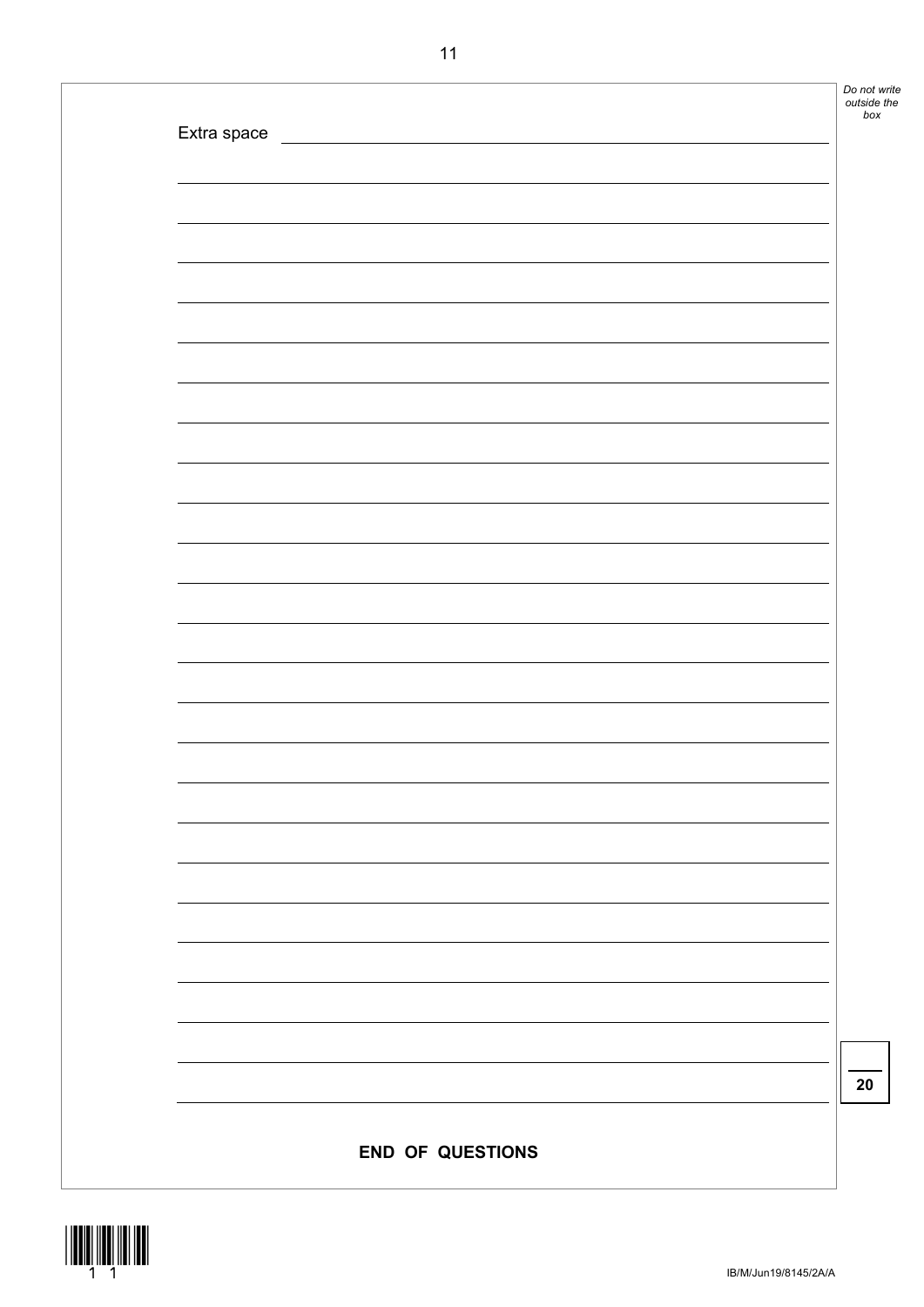

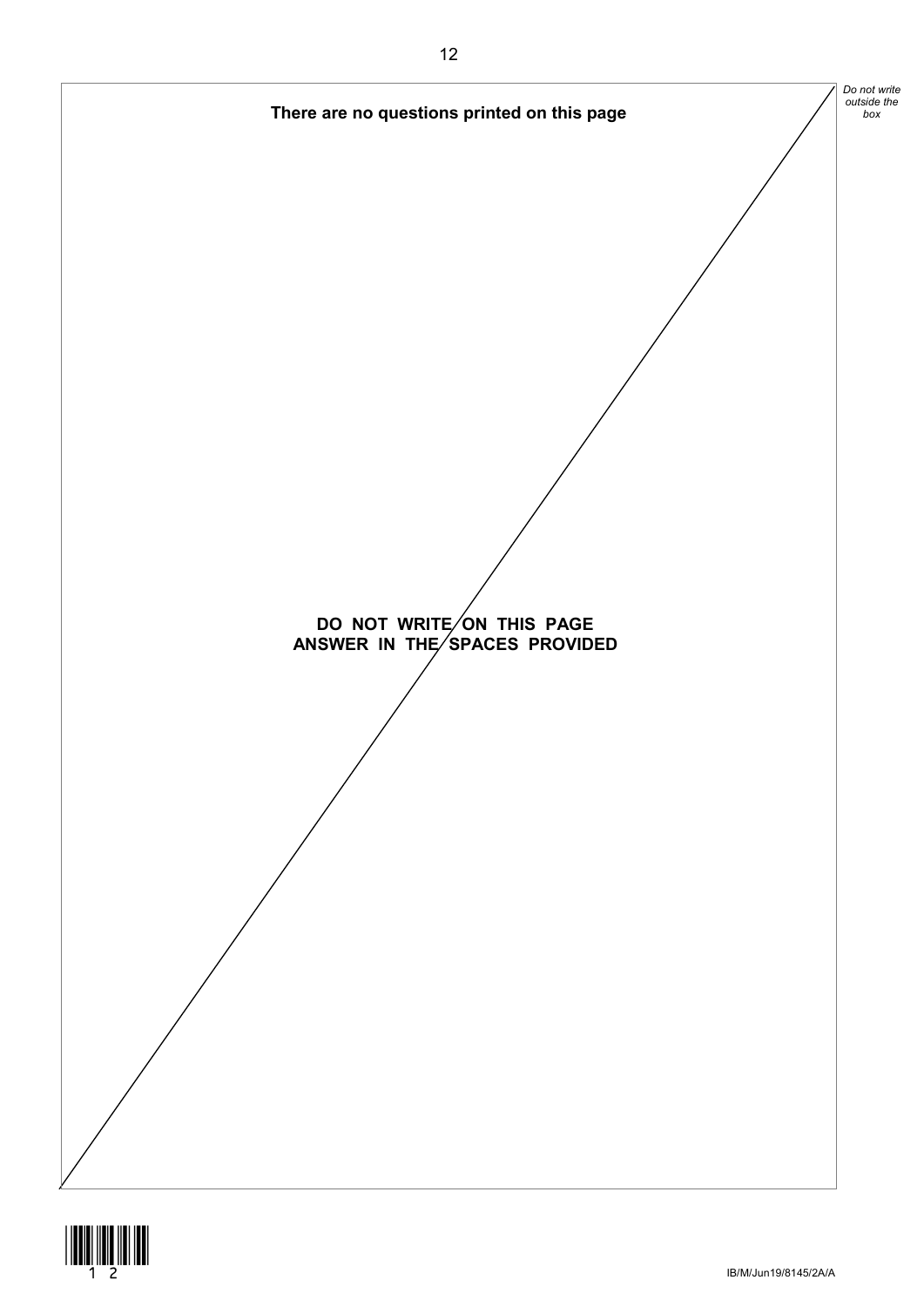| Question<br>number | Additional page, if required.<br>Write the question numbers in the left-hand margin. | box |
|--------------------|--------------------------------------------------------------------------------------|-----|
|                    |                                                                                      |     |
|                    |                                                                                      |     |
|                    |                                                                                      |     |
|                    |                                                                                      |     |
|                    |                                                                                      |     |
|                    |                                                                                      |     |
|                    |                                                                                      |     |
|                    |                                                                                      |     |
|                    |                                                                                      |     |
|                    |                                                                                      |     |
|                    |                                                                                      |     |
|                    |                                                                                      |     |
|                    |                                                                                      |     |
|                    |                                                                                      |     |
|                    |                                                                                      |     |
|                    |                                                                                      |     |
|                    |                                                                                      |     |
|                    |                                                                                      |     |
|                    |                                                                                      |     |
|                    |                                                                                      |     |
|                    |                                                                                      |     |
|                    |                                                                                      |     |
|                    |                                                                                      |     |
|                    |                                                                                      |     |
|                    |                                                                                      |     |
|                    |                                                                                      |     |
|                    |                                                                                      |     |
|                    |                                                                                      |     |
|                    |                                                                                      |     |
|                    |                                                                                      |     |
|                    |                                                                                      |     |
|                    |                                                                                      |     |
|                    |                                                                                      |     |
|                    |                                                                                      |     |
|                    |                                                                                      |     |
|                    |                                                                                      |     |
|                    | <br>                                                                                 |     |

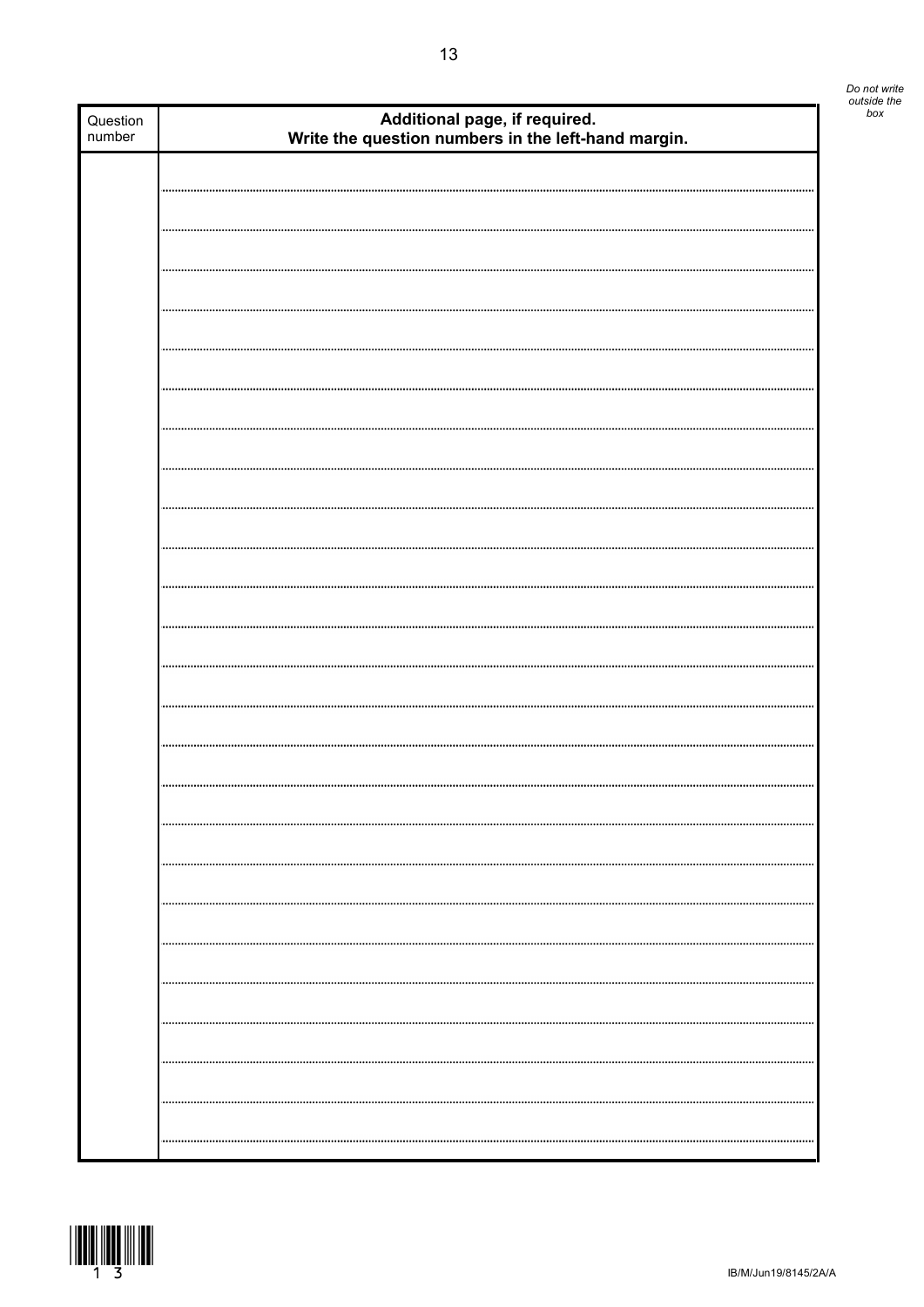| Question<br>number | Additional page, if required.<br>Write the question numbers in the left-hand margin. |  |  |
|--------------------|--------------------------------------------------------------------------------------|--|--|
|                    |                                                                                      |  |  |
|                    |                                                                                      |  |  |
|                    |                                                                                      |  |  |
|                    |                                                                                      |  |  |
|                    |                                                                                      |  |  |
|                    |                                                                                      |  |  |
|                    |                                                                                      |  |  |
|                    |                                                                                      |  |  |
|                    |                                                                                      |  |  |
|                    |                                                                                      |  |  |
|                    |                                                                                      |  |  |
|                    |                                                                                      |  |  |
|                    |                                                                                      |  |  |
|                    |                                                                                      |  |  |
|                    |                                                                                      |  |  |
|                    |                                                                                      |  |  |
|                    |                                                                                      |  |  |
|                    |                                                                                      |  |  |
|                    |                                                                                      |  |  |
|                    |                                                                                      |  |  |
|                    |                                                                                      |  |  |
|                    |                                                                                      |  |  |
|                    |                                                                                      |  |  |
|                    |                                                                                      |  |  |
|                    |                                                                                      |  |  |
|                    |                                                                                      |  |  |
|                    |                                                                                      |  |  |
|                    |                                                                                      |  |  |
|                    |                                                                                      |  |  |
|                    |                                                                                      |  |  |
|                    |                                                                                      |  |  |
|                    |                                                                                      |  |  |
|                    |                                                                                      |  |  |
|                    |                                                                                      |  |  |
|                    |                                                                                      |  |  |
|                    |                                                                                      |  |  |
|                    |                                                                                      |  |  |
|                    |                                                                                      |  |  |
|                    |                                                                                      |  |  |
|                    |                                                                                      |  |  |



*Do not write outside the*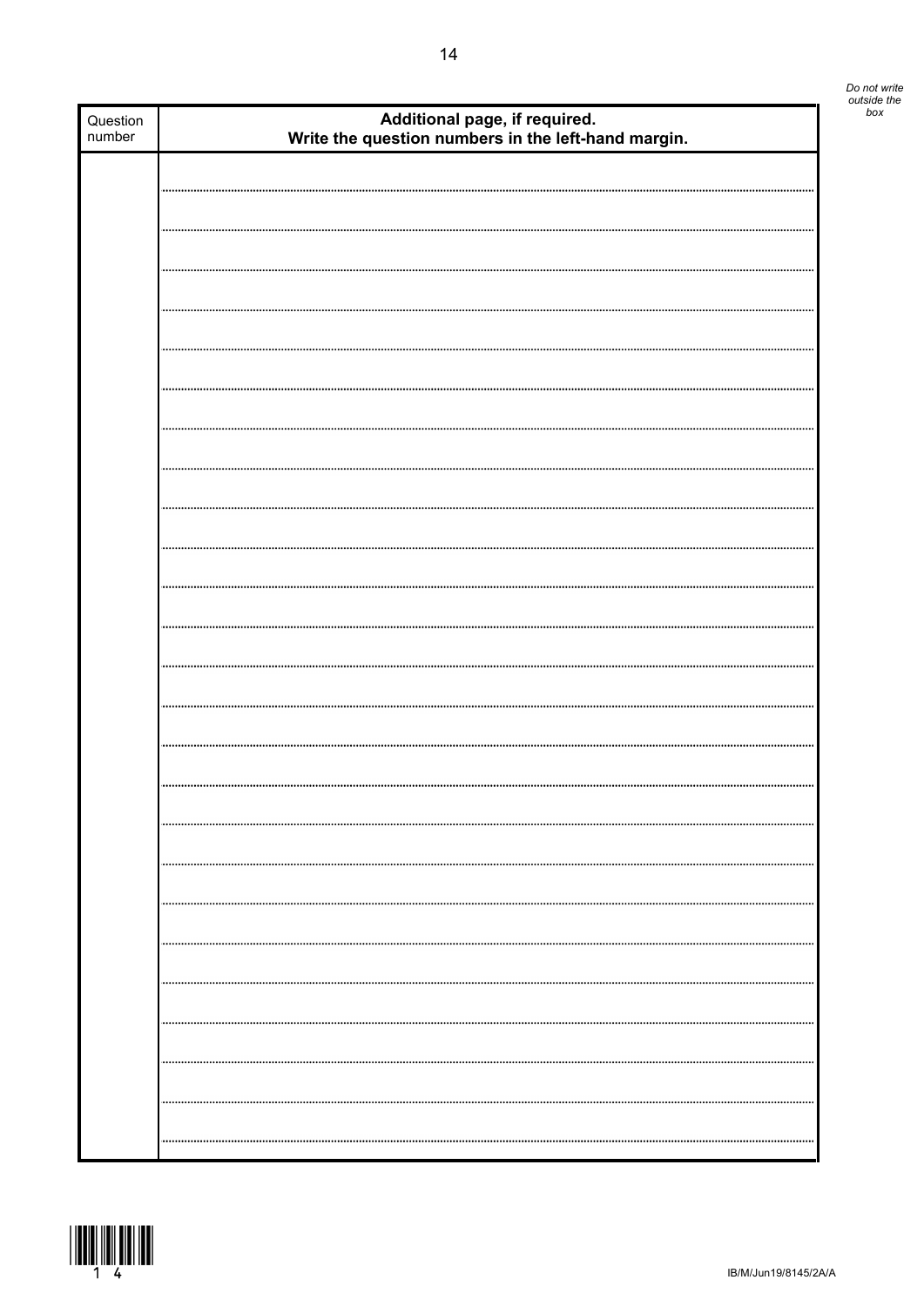| Question<br>number | Additional page, if required.<br>Write the question numbers in the left-hand margin. | box |
|--------------------|--------------------------------------------------------------------------------------|-----|
|                    |                                                                                      |     |
|                    |                                                                                      |     |
|                    |                                                                                      |     |
|                    |                                                                                      |     |
|                    |                                                                                      |     |
|                    |                                                                                      |     |
|                    |                                                                                      |     |
|                    |                                                                                      |     |
|                    |                                                                                      |     |
|                    |                                                                                      |     |
|                    |                                                                                      |     |
|                    |                                                                                      |     |
|                    |                                                                                      |     |
|                    |                                                                                      |     |
|                    |                                                                                      |     |
|                    |                                                                                      |     |
|                    |                                                                                      |     |
|                    |                                                                                      |     |
|                    |                                                                                      |     |
|                    |                                                                                      |     |
|                    |                                                                                      |     |
|                    |                                                                                      |     |
|                    |                                                                                      |     |
|                    |                                                                                      |     |
|                    |                                                                                      |     |
|                    |                                                                                      |     |
|                    |                                                                                      |     |
|                    |                                                                                      |     |
|                    |                                                                                      |     |
|                    |                                                                                      |     |
|                    |                                                                                      |     |
|                    |                                                                                      |     |
|                    |                                                                                      |     |
|                    |                                                                                      |     |
|                    | <br>                                                                                 |     |
|                    |                                                                                      |     |



*Do not write outside the*